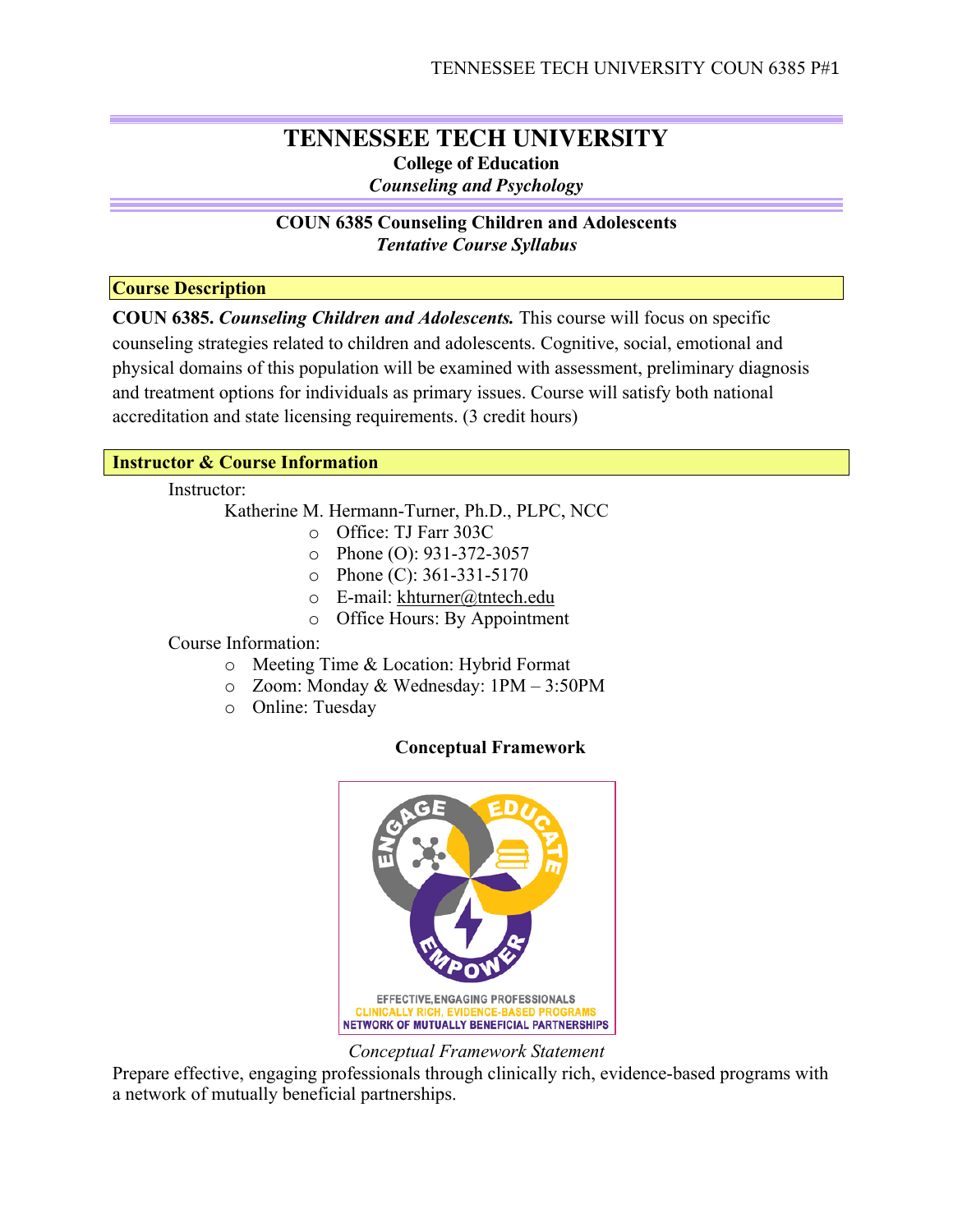#### **Prerequisites**

Advanced graduate standing and permission from the instructor.

#### **Texts and References**

#### Required:

Vernon, A., & Schimmel, C. J. (2019). *Counseling children & adolescents* ( $5<sup>th</sup>$  ed.). Cognella Academic Publishing. ISBN-13: 978-1516531196

Preston, J. D., O'Neal, J. H., Talaga, M. C., & Moore, B. A. (2021). *Child and adolescent clinical psychopharmacology made simple* (4<sup>th</sup> ed.). New Harbinger Publications. ISBN-13: 978-1684035120

Other reading posted on iLearn as indicated on course syllabus

Tk20 assessment system. Link to Tk20

#### Recommended:

Bannik, F. (2010). *1001 Solution-focused questions* (2<sup>nd</sup> ed.). Norton. ISBN-13: 978-0393706826

Vernon, A. (2002). What works when with children and adolescents: A handbook of individual counseling techniques. Research Press.

Vernon, A. (2009). More what works when with children and adolescents: A handbook of individual counseling techniques. Research Press.

**IDEA Essential and Important Learning Objectives Associated to this Course**

1. Learning to apply course material (to improve thinking, problem solving, and decisions).

2. Developing specific skills, competencies, and points of view needed by professionals in the field most closely related to this course.

3. Learning to apply knowledge and skills to benefit others or serve the public good.

#### **Tk20 at TTU**

TTU's College of Education uses Tk20, a comprehensive data and reporting system to improve our processes, manage student transition points, and track key assessments in program coursework. All students, regardless of affiliated major and college, enrolled in courses requiring Tk20 must purchase an account and submit the appropriate coursework. Failure to purchase Tk20 can result in a zero for Tk20 assignments and/or final course grade reduced a full letter. The one-time-only system cost is \$133.33 at the university bookstore, and your account is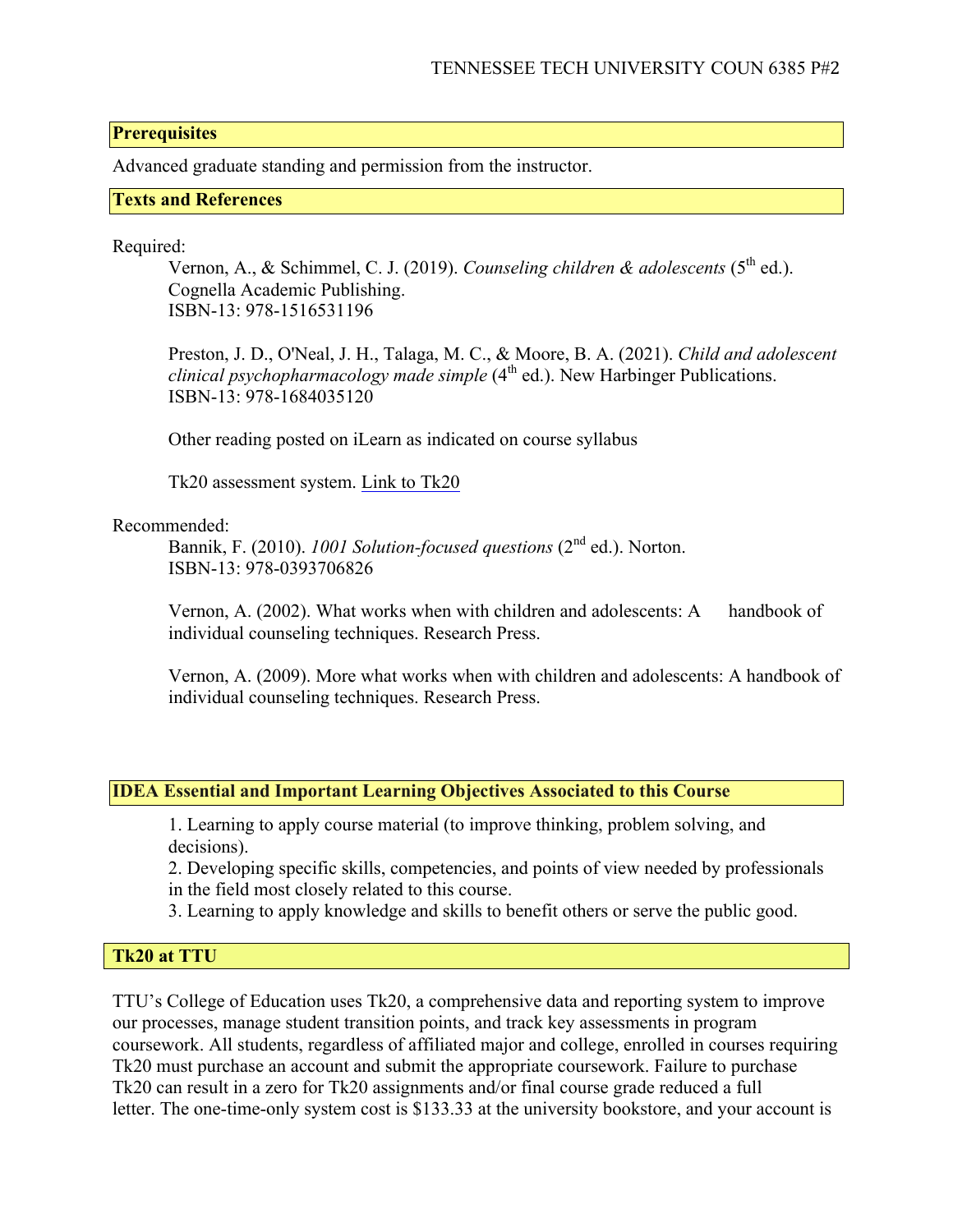valid for seven years. You will be asked to access Tk20 for a variety of tasks, including coursework, advisement, field/clinical experiences, portfolios, and key program assessments. Access the TTU Tk20 website for more details.

| <b>CACREP</b> Standards                                                                                                                                                 |                                                                                                          |                                        |                                                                |
|-------------------------------------------------------------------------------------------------------------------------------------------------------------------------|----------------------------------------------------------------------------------------------------------|----------------------------------------|----------------------------------------------------------------|
| <b>Standard/Objective</b>                                                                                                                                               | <b>Reading</b>                                                                                           | <b>Formative</b><br><b>Assessment</b>  | <b>Summative</b><br><b>Assessment</b>                          |
| 5.G.1.d. models of school-based<br>collaboration and consultation                                                                                                       | Counseling<br>Children &<br><b>Adolescents</b><br>(CC&A)<br>Chapters 13, 14,<br>$&$ assigned<br>articles | Quizzes<br>Chap 13 $&$<br>14           | Counseling Children<br>& Adolescent<br><b>Competency Paper</b> |
| 5.G.2.g. characteristics, risk factors,<br>and warning signs of students at risk<br>for mental health and behavioral<br>disorders                                       | CC&A Chapter<br>11                                                                                       | Quiz 11                                | Counseling Children<br>& Adolescent<br><b>Competency Paper</b> |
| 5.G.2.h. common medications that<br>affect learning, behavior, and mood in<br>children and adolescents                                                                  | Child and<br>Adolescent<br>Clinical<br>Psychopharmac<br>ology Made<br>Simple                             | Medication<br>Roundtable<br>assignment | Counseling Children<br>& Adolescent<br><b>Competency Paper</b> |
| 5.G.2.i. signs and symptoms of<br>substance abuse in children and<br>adolescents as well as the signs and<br>symptoms of living in a home where<br>substance use occurs | CC&A Chapters<br>11 & assigned<br>article                                                                | Quiz 11                                | Counseling Children<br>& Adolescent<br><b>Competency Paper</b> |
| 5.G.3.f. techniques of personal/social<br>counseling in school or mental health<br>settings                                                                             | CC&A Chapters<br>5, 6, and 7                                                                             | Quizzes 5,<br>6, & 7                   | Counseling Children<br>& Adolescent<br><b>Competency Paper</b> |

## **Course CACREP Objectives/Student Learning Outcomes**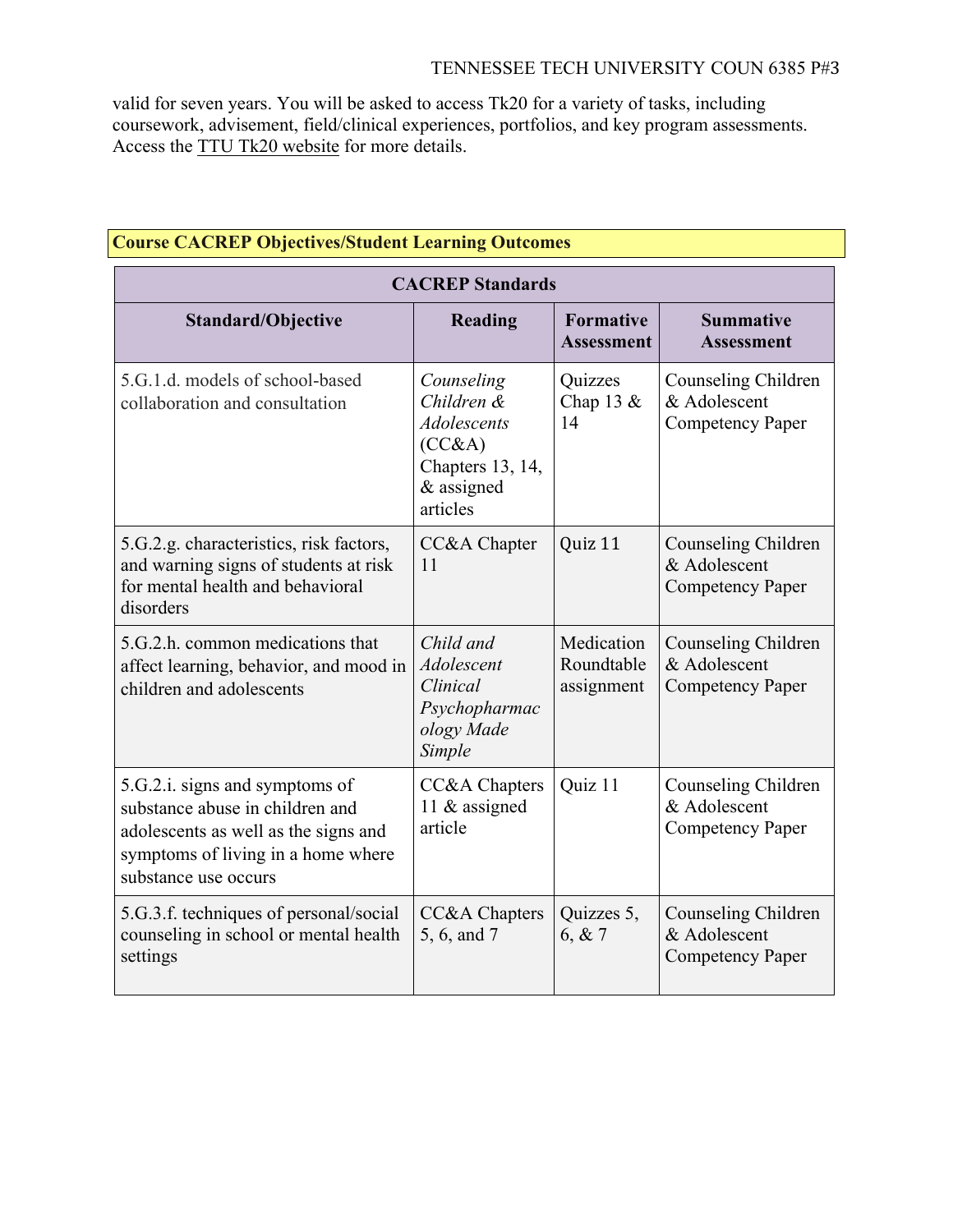| 5.G.3.h. skills to critically examine<br>the connections between social,<br>familial, emotional, and behavior<br>problems and academic achievement | CC&A Chapters   Quizzes 1-<br>$1 - 3$ ; 5 - 14 | $3:5 - 14$ | Counseling Children<br>$\&$ Adolescent<br>Competency Paper |
|----------------------------------------------------------------------------------------------------------------------------------------------------|------------------------------------------------|------------|------------------------------------------------------------|
|----------------------------------------------------------------------------------------------------------------------------------------------------|------------------------------------------------|------------|------------------------------------------------------------|

#### **Student Responsibilities**

The following dispositions summarize the responsibilities accepted by the student participating in this course. Counseling and Psychology Graduate Program Information

- 1. **Scholarship** (mastery in coursework and competency in application)
- 2. **Responsibility** (acceptance of ownership of personal, academic, and professional development and behavior)
- 3. **Respect for Diversity** (recognition of the needs and values of individuals)
- 4. **Effective Communication** (ability to communicate clearly verbally and in writing, and to accept new ideas and constructive feedback)
- 5. **Reflection** (ability to asses one's own decision making process and recognize consequences of behavior)
- 6. **Professional Behavior** (recognition of ethical, legal, and professional standards of conduct)
- 7. **Critical Thinking** (capability for critical thinking and real world problem-solving)

### **Major Teaching Methods**

Instruction will consist of lecture, group participation, small reflection and writing assignments.

### **Special Instructional Platform/Materials:**

A. Course Requirements - iLearn, Tk20, Laptop/Computer

- This class will be delivered in hybrid format via Zoom, iLearn, and Tk20.
- You must have access to the Internet, an up-to-date web browser and basic computer literacy.
- If you are having difficulty accessing iLearn/Tk20 and retrieving information, taking tests, etc., immediately notify the Help Desk at 931-372-3975 for assistance.
- You must use a standard word processor such as Word.
- All assignments will be submitted electronically.
- All course materials will be found in your texts, on iLearn, in scholarly articles, or through the Internet.

### **Grading and Evaluation Procedures**

The following assessment procedures will be used to evaluate students' knowledge of the course.

## **Evaluation and Assessment Procedures**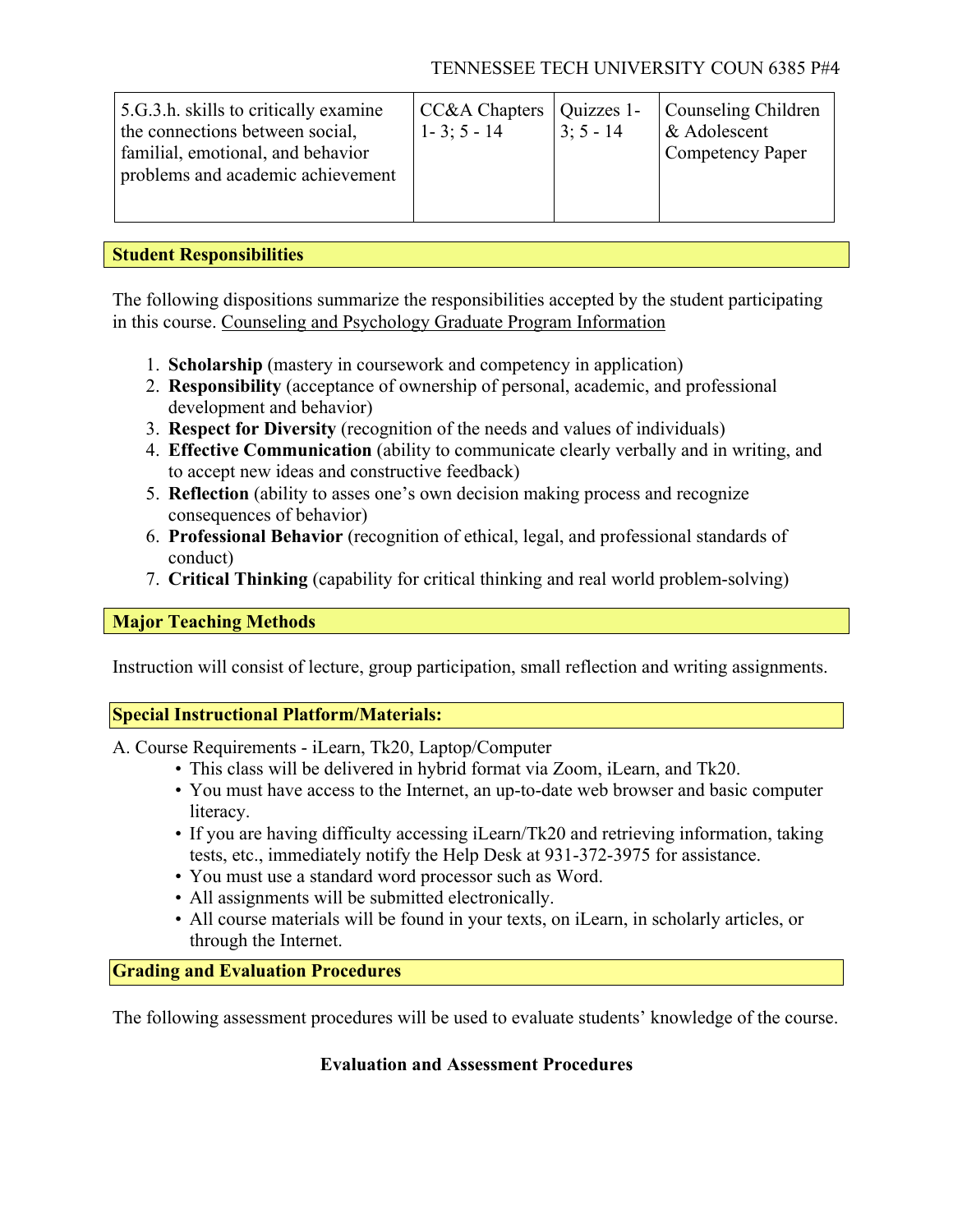| <b>Assignment</b>                  | Weight |
|------------------------------------|--------|
| <b>Chapter Quizzes</b>             | 25%    |
| Discussion Forum                   | 20%    |
| <b>Medication Roundtable</b>       | $5\%$  |
| <b>Special Topic Presentation</b>  | 30%    |
| Counseling Children and Adolescent | 20%    |
| Competencies Paper                 |        |
| Total                              | 100%   |

All course requirements will be used to determine student's achievement of the course objectives listed under section "assignments and related policy" of this syllabus. All required assignments would be given a specific grade. Final course grades will incorporate the grading system as follows:

|   | <b>Grading Scale</b> |
|---|----------------------|
| A | $93 - 100$           |
| B | $85 - 92$            |
| C | $77 - 84$            |
| D | $69 - 76$            |
| F | <68                  |

A grade of an A or B demonstrates Competency Skills level, while any grade C and below does not. In addition, a grade of an "I" is given only when a valid rationale for such a grade is presented and terms for completion of the course are agreed upon.

#### **Late Assignments**

All submitted work is final. Your submissions should reflect your best professional effort. **All assignments should be completed on or before the announced due date.** Ten points will be deducted from an assignment each day it is late. It is the student's responsibility to ensure assignments are submitted on time.

#### **Assignment Format**

ALL assignments should be typed, double-spaced, 12-point Times New Roman font, and adhere to APA guidelines (APA Publication Manual, 7th ed.). Assignments not meeting these minimum standards will be returned and counted as late.

**Academic Misconduct Policy Tennessee Tech University Student Handbook – Plagiarism (Academic Regulations)**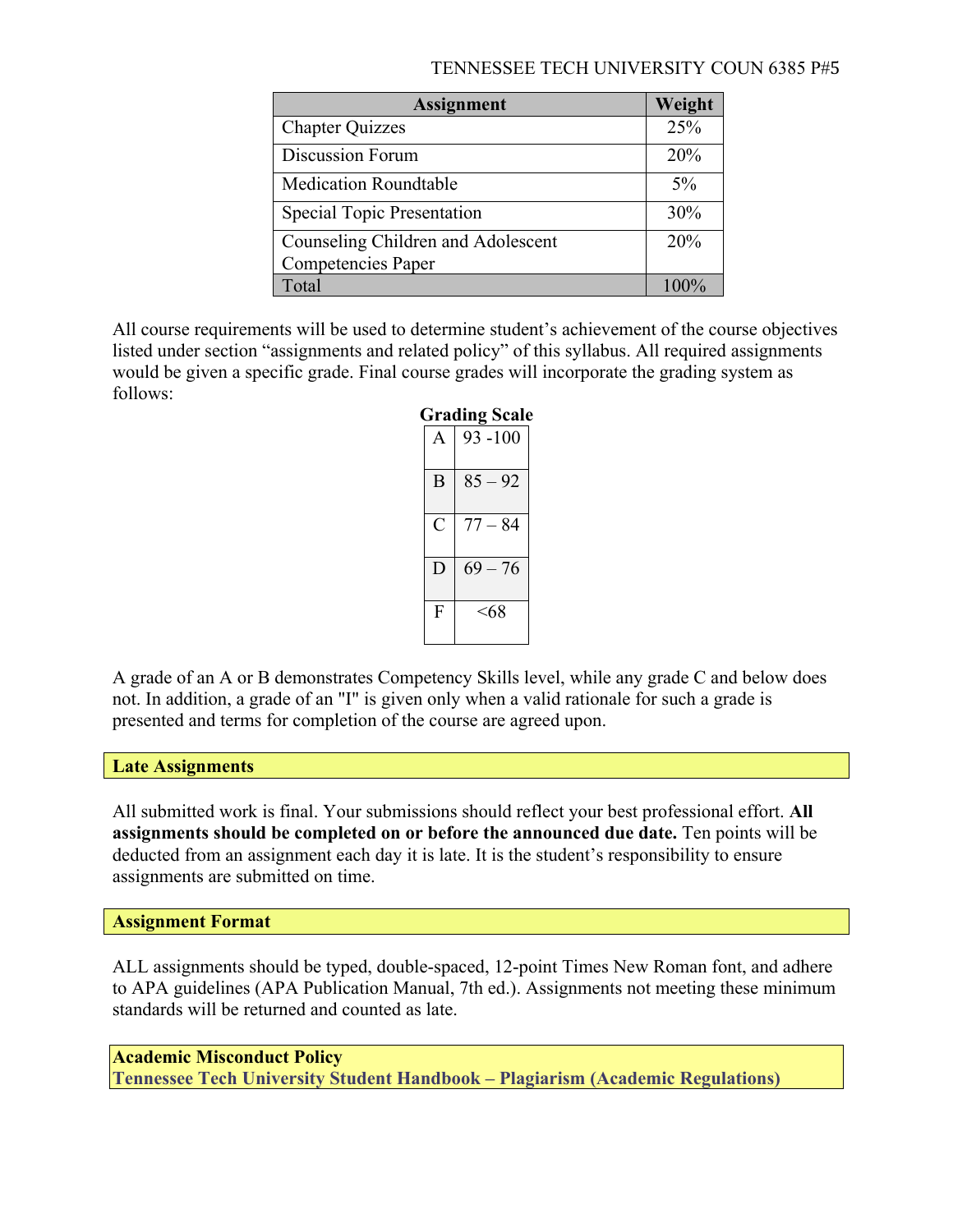Cheating on quizzes and exams or other course work also violates the TTU academic misconduct policy. You can find more information about TTU's Academic Integrity Policy at http://www.tntech.edu/ttustudenthandbook/academic-regulations/. Academic misconduct undermines the integrity of the academic process, and cannot be tolerated in an institution of higher learning. Therefore, students who participate in academic dishonesty may receive an "F" or a "0" for the assignment, or an "F" for the course.

#### **Attendance**

Attendance, on-time arrival, and working video capabilities (screens on the entire class) are expected and of the utmost importance in a class of this nature. If you foresee missing more than one class over the course of the semester, please see me. *Arriving late or leaving early is a disruption to the entire class; therefore, I ask that all candidates inform their classmates and myself if they are required to leave early or arrive late.* You are responsible for making sure you receive the necessary assignments and class notes you miss.

#### **Class Participation**

Participation in class is essential to the value of the learning experience within this course. A candidate's grade may be affected negatively by low participation.

#### **Assignments and Related Policy**

#### *ONLINE ACTIVITIES*

During each online class (Tuesdays), students are required to (1) complete a reading assignment, (2) review any posted PowerPoint lectures, (3) complete an online quiz, (4) write and respond on topic's discussion board, and (5) review other materials as posted for that course session.

#### A) Reading Assignments

Students are expected to complete all reading assignments per the Course Schedule.

#### B) Quizzes

Students will complete online quizzes on chapters from the Vernon & Schimmel (2019) textbook. These quizzes will test your knowledge of the individual chapter's content. You have 30 minutes to complete each 20-question quiz. You are permitted to use your textbook as a resource, but you are not permitted to use the internet. See the course calendar for more details.

#### C) Discussion Forum

Throughout the course there are six required online discussions. Questions to guide each of these discussions are posted on the course schedule. Students are required to write a post based on the question and respond to two of their classmates' posts before the assigned due date. Comments must reflect original thought, analysis, assimilation, and application of course content and can be in bulleted format or short phrases.

D) Medication Roundtable Discussion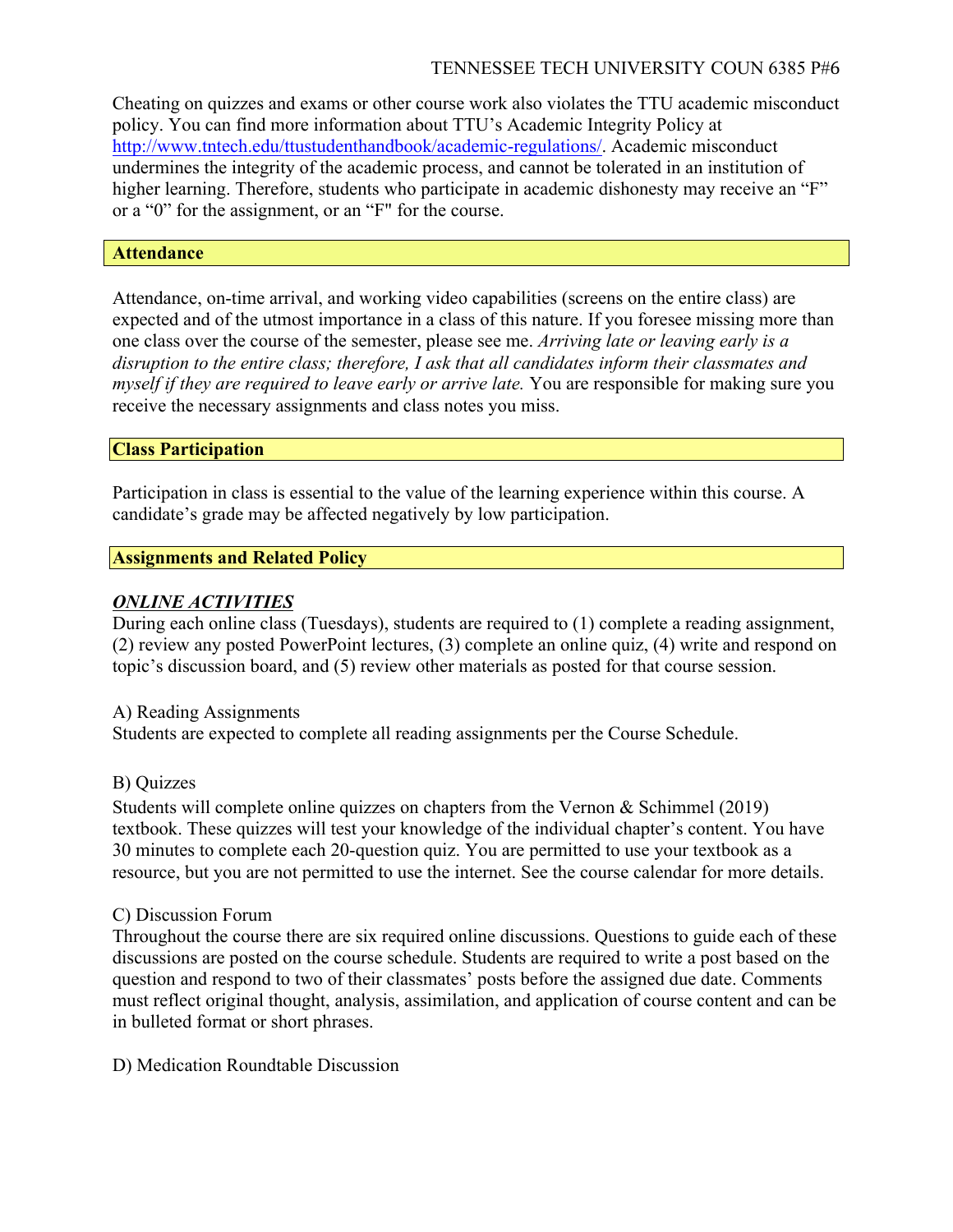Student will select one chapter/disorder from the *Child and Adolescent Clinical Psychopharmacology Made Simple* (4<sup>th</sup> ed) text via the following link: shorturl.at/dqDS7 Together with a partner, students will read the chapter and research their selected topic.

In a round table discussion during Class 7, each pair will briefly describe their selected diagnosis and present the most commonly used medications to treat this diagnosis. This is not a formal presentation. The purpose of this roundtable is to have an informal discussion to understand different medically based treatments for common diagnosis. Student pairs are required to provide classmates with a handout containing the medications discussed.

E) Special Topic Presentation

Students will complete a 40-minute presentation over a special topic (see Appendix A) selected at the following link: shorturl.at/esuH3. This presentation should be grounded in recent research. Students are required to include at least six resources, four of which must be from peer reviewed sources; all sources should be current (2010 – present; last five years is optimal).

How you present the material is entirely up to you. For example, you may show videotapes (YouTube), engage the class in a group activity, conduct a role-play, etc. An outline of suggested sections is available in Appendix C; it is not necessary to cover all sections, but these topics may help to guide your research. The most important considerations include: (a) effectively engaging the audience (please do not read directly from a presentation or notecards), (b) adequately introducing how the topic affects children and adolescents (primary, middle, and high school; i.e., what is it like to be an elementary [middle, and high] school student with a learning disability), (c) effectively addressing the most significant counseling interventions, (d) presenting current information, and (e) adhering to the 40-minute timeframe. You are required to provide a handout for your classmates and be prepared to answer questions. Students will be evaluated based on the rubric in Appendix B.

### F) Counseling Children and Adolescent Competencies Paper

Students are required to demonstrate their counseling children and adolescents' competencies to CACREP standards. The paper will account for 20% of your final grade. *PLEASE NOTE: This paper must be submitted on both iLearn and the Tk20 assessment program.*

Throughout the course, students will write a discussion post on four of the five standards. For this final paper, students will combine those four previously written discussion posts (not including any comments) with one additional response: Communicate skills to critically examine the connections between social, familial, emotional, and behavior problems and academic achievement (CACREP SC Practice Standards h).

Submissions should have the following five sections in this order:

1. Student will communicate models of school-based or community-based collaboration and consultation (CACREP SC Foundation Standards d).

2. Student will describe common medications that affect learning, behavior, and mood in children and adolescents (CACREP SC Contextual Standards h).

3. Student will explain signs and symptoms of substance abuse in children and adolescents as well as the signs and symptoms of living in a home where substance use occurs (CACREP SC Contextual Standards i).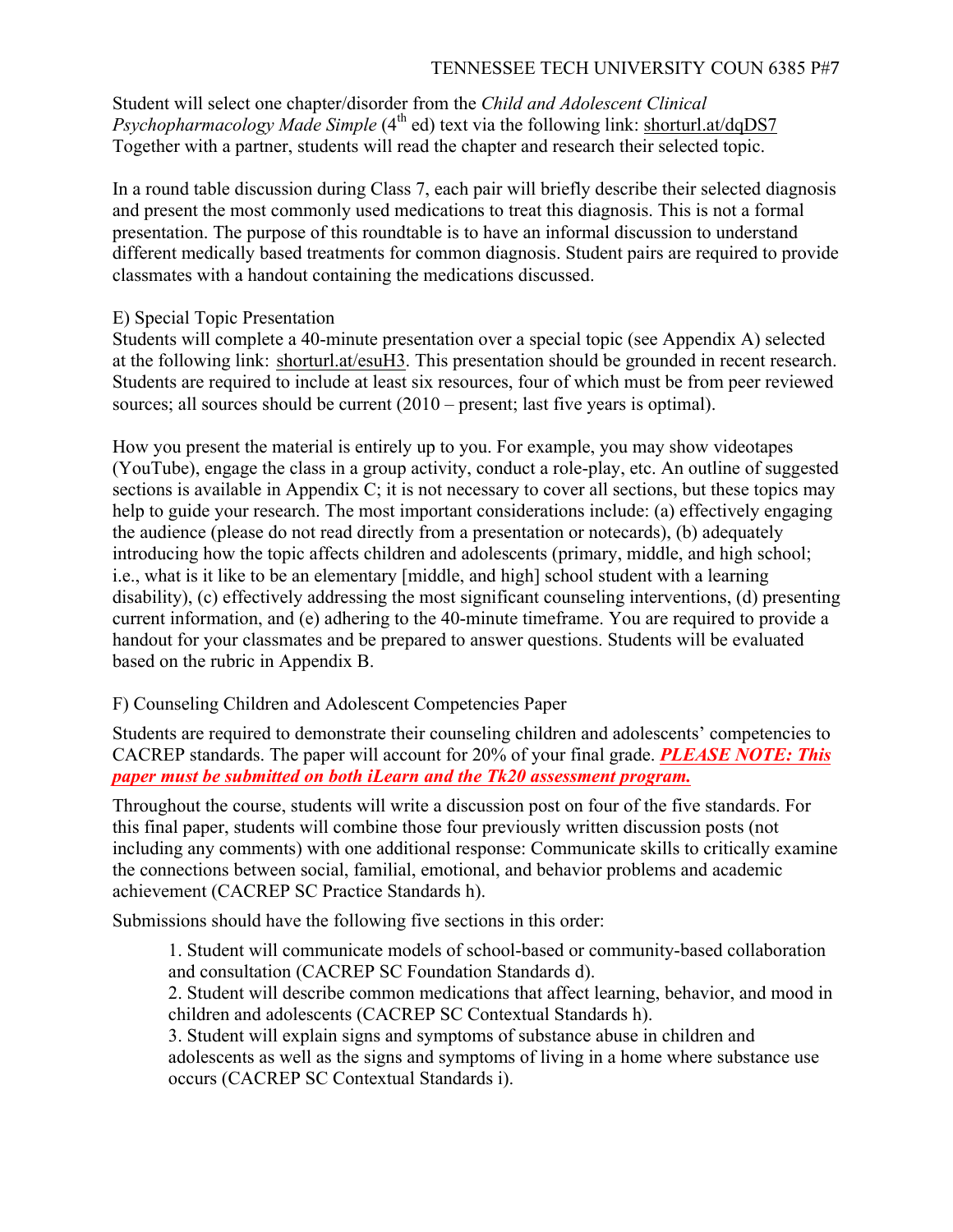4. Student will describe techniques of personal/social counseling in school or mental health settings (CACREP SC Practice Standards f).

5. Student will communicate skills to critically examine the connections between social, familial, emotional, and behavior problems and academic achievement (CACREP SC h)

#### **Disability Accommodation**

Students with a disability requiring accommodations should contact the Office of Disability Services (ODS). An Accommodation Request (AR) should be completed as soon as possible, preferably by the end of the first week of the course. The ODS is located in the Roaden University Center, Room 112; phone 372-6119. (Disability Accommodation Policy and Procedures - Tennessee Tech University Faculty Handbook and Student Handbook http://www.tntech.edu/facultyhandbook/diabilityaccom/)

#### **Technology Statement**

Because of the personal, interactive nature of the counseling profession and this course, students are asked to refrain from using technology (cell phones, laptops, iPads, etc.) for purposes other than videoconferencing during the class meetings. Cameras should be on for the entire class. Phones should be turned off or set to "silent" prior to class.

#### **Flexibility Statement**

The aforementioned requirements, assignments, policies, evaluation procedures, etc. are subject to change. Students' experiences and needs, as well as emerging knowledge and competencies will be used to modify the course syllabus. **I am happy to meet with you and discuss ways you can be more successful**.

### **COVID – 19**

- 1. Students must take personal responsibility in following the recommended CDC COVID-19 guidelines. Students are expected follow all COVID-19 directives published by Tennessee Tech including, but not limited to, notices on Tennessee Tech's webpage, building and facilities signage, and similar publications. The university's Return to Campus Student Handbook can be found at https://www.tntech.edu/return/index.php.
- 2. According to Tennessee Tech University's protocols, face coverings must be worn (covering the mouth and nose) by students in the classroom at all times.
- 3. Students must abide by predetermined social distancing guidelines and seating arrangements. Movement during class sessions should be limited as to not endanger other students or faculty. Students should be conscious and respectful of others and their health concerns.
- 4. Students who refuse to comply with university protocols on these matters will be reported to the Tennessee Tech Dean of Students.
- 5. Students should direct all requests for excused class absences related to COVID-19, regardless of where the COVID-19 testing is performed, to Tennessee Tech's Health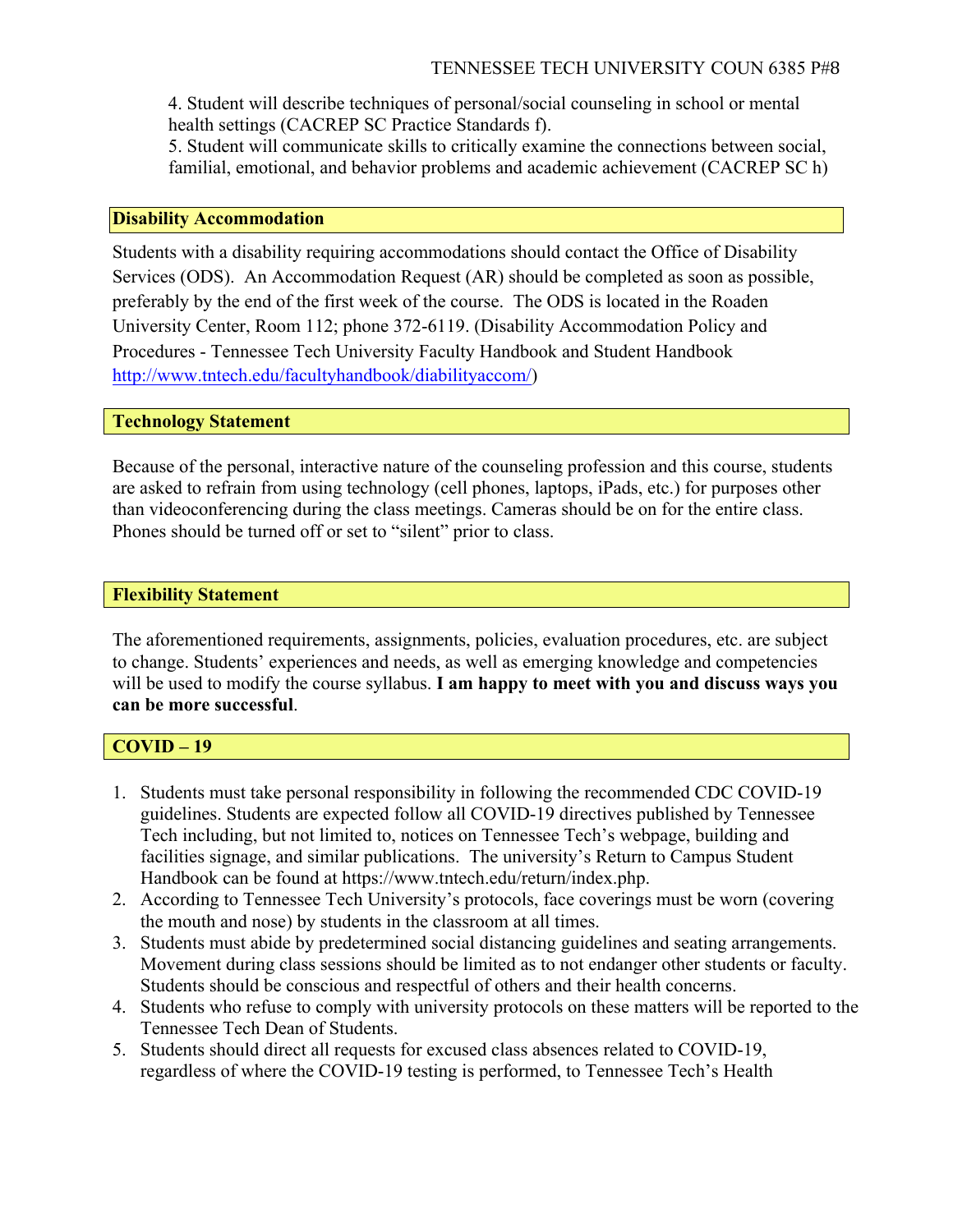Services. The Office of Student Affairs will provide notifications to faculty members of student absences and the expected length of the absence.

# **Class Plan by Weeks or Days**

Please see Course Schedule

.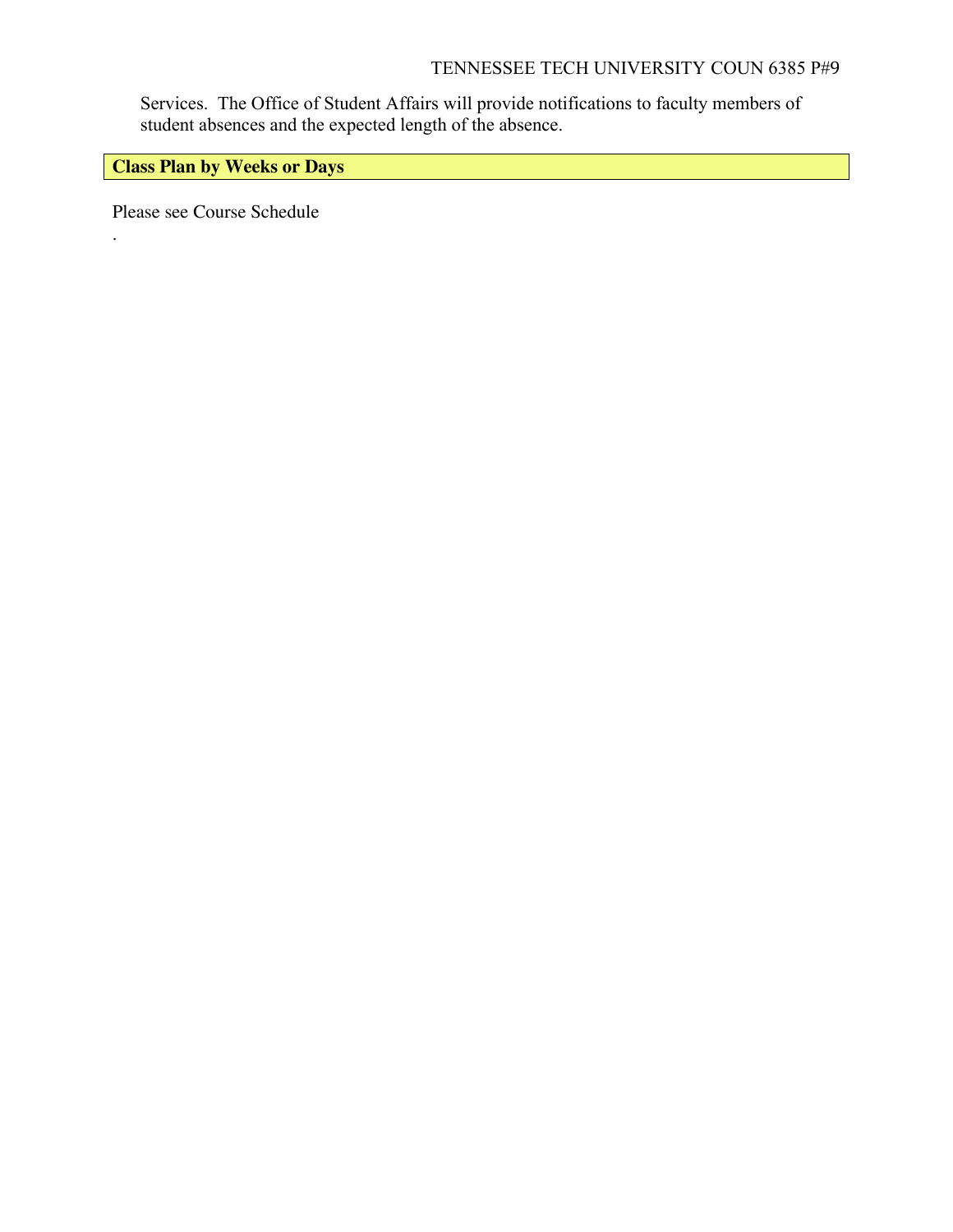### Appendix A: Student Presentation Topics

- 1. Social Relationships
	- Peer groups
	- Gangs
	- Bulling
	- In-group/out-group
	- Athletics

## 2. Relationships/Dating

- Sex vs. abstinence
- Pregnancy
- Risky behaviors
- Sexual orientation
- 3. Physical Disabilities
	- Early diagnosis
	- Late onset
- 4. Crisis Experiences
	- Crisis in the home
	- Crisis in the community
	- Personal experience
	- Close relative/friend experiences
- 5. Physical Abuse
	- Identifying abuse
	- Recovering from abuse
	- Emotional abuse
- 6. Sexual Abuse
	- Identifying abuse
	- Recovering from abuse
- 7. Talking to Children and Adolescents about Sex
	- Age-appropriate discussions and conversations
	- Settings
	- Who should be involved in discussions?
	- Teenage Pregnancy

### 8. Divorce

- Separation & divorce
- Process & impact
- Blended families
- Family (parents & sibling) Relationships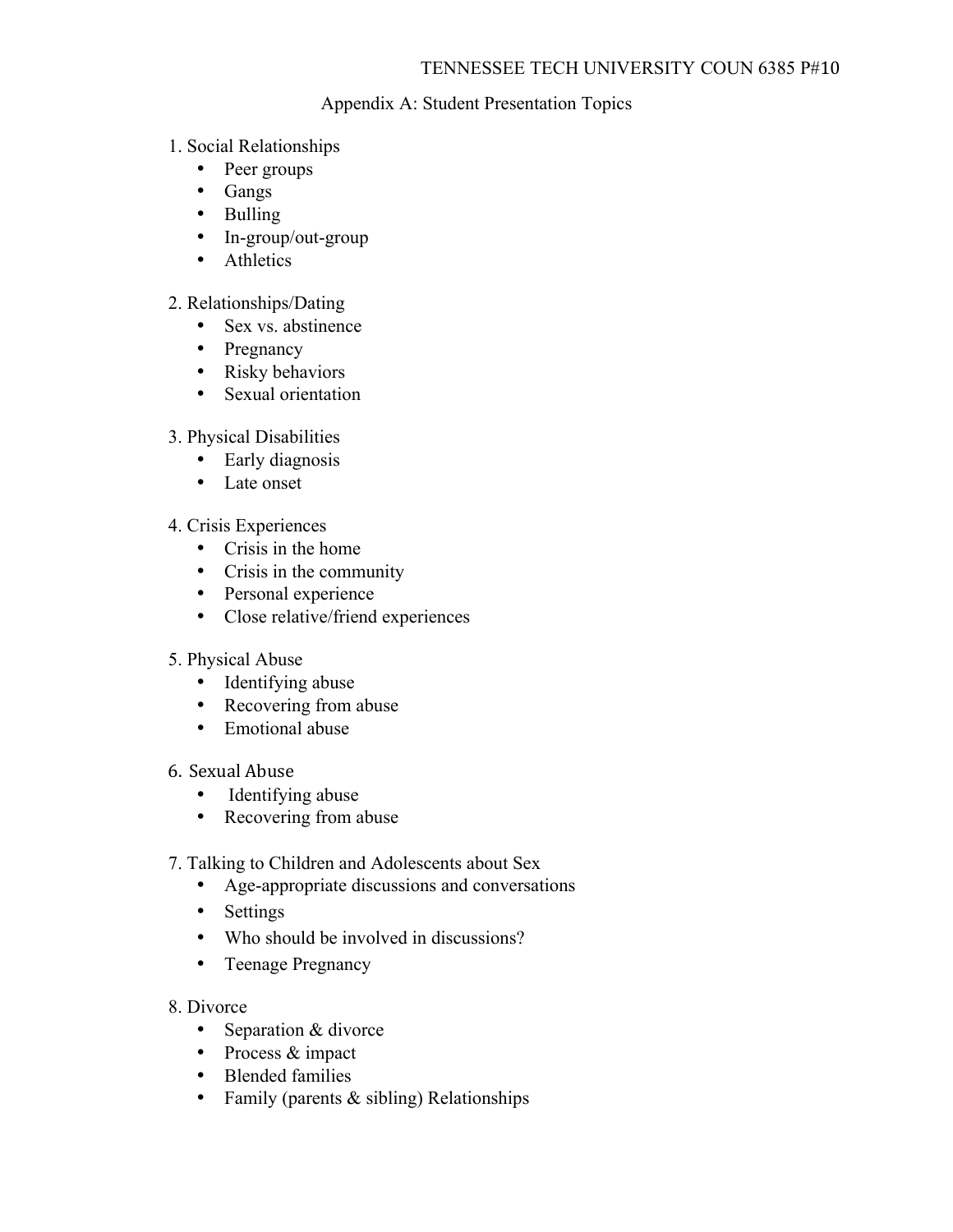- 9. Education/Academic Concerns
	- Grades
	- Learning disabilities
	- School drop-out

### 10. Grief/Loss

- Loss of friend or relative
- Chronic sorrow
- Incarceration

### 11. Social Media

- Communication
- Cell phones
- Constant connection
- 12. Preparing for the Future
	- Post-secondary education
	- Setting goal
	- First generation college aspirations

\*\*\*Topic descriptions are suggestions/recommendations – feel free to elaborate, expand, of focus according to what you feel will be most beneficial to your classmates and your development and work as a counselor.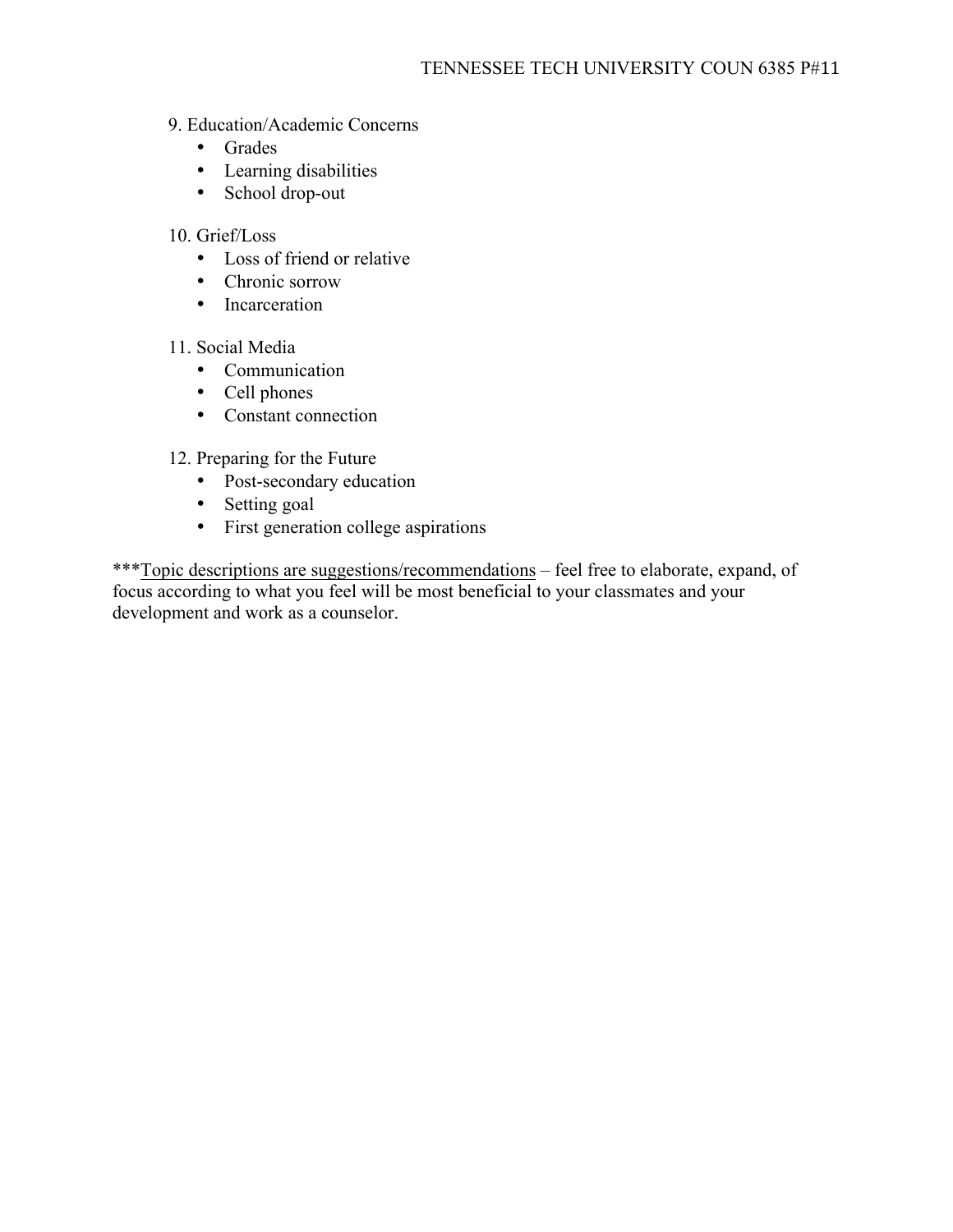# Appendix B: Special Topic Presentation Rubric

| <b>Content Area</b>                                              | Possible<br>Points | Points<br>Earned |
|------------------------------------------------------------------|--------------------|------------------|
| <b>Clarity of Presentation</b>                                   |                    |                  |
| Prepared for presentation<br>$\bullet$                           |                    |                  |
| Presented information in well-organized logical manner           | 15                 |                  |
| Engaged audience                                                 |                    |                  |
| Length of presentation/time management                           |                    |                  |
|                                                                  |                    |                  |
| <b>Completeness of Presentation</b>                              |                    |                  |
| Fully explored topic                                             |                    |                  |
| Provides background/history on topic                             | 30                 |                  |
| Describes effects of topic on children across developmental      |                    |                  |
| stages                                                           |                    |                  |
| <b>Counseling Interventions</b>                                  |                    |                  |
| Provides techniques/interventions that can be used to address    |                    |                  |
| topic                                                            |                    |                  |
| Relevant – connected to current clinical needs                   |                    |                  |
| Offered suggestions for implementing technique into clinical     | 25                 |                  |
| work                                                             |                    |                  |
| Provides depth of information necessary to implement with a<br>٠ |                    |                  |
| client                                                           |                    |                  |
|                                                                  |                    |                  |
| <b>Response to Questions</b>                                     |                    |                  |
| Ability to respond to questions                                  | 10                 |                  |
| Completeness of answers                                          |                    |                  |
| Preparation for questions                                        |                    |                  |
|                                                                  |                    |                  |
| <b>Handout</b>                                                   |                    |                  |
| Develops a useful resource for counseling<br>٠                   |                    |                  |
| Clearly describes how to address topic in counseling             | 10                 |                  |
| Incorporated instructional techniques                            |                    |                  |
| APA, grammar, editing, etc.                                      |                    |                  |
| <b>Referenced material</b>                                       |                    |                  |
| Quality of sources                                               |                    |                  |
| Integration of referenced material into presentation             | 10                 |                  |
| Current: up-to-date research                                     |                    |                  |
| Proper citation of sources during presentation                   |                    |                  |
| APA, grammar, editing, etc.                                      |                    |                  |
|                                                                  |                    |                  |
| <b>TOTAL</b>                                                     | <b>100</b>         |                  |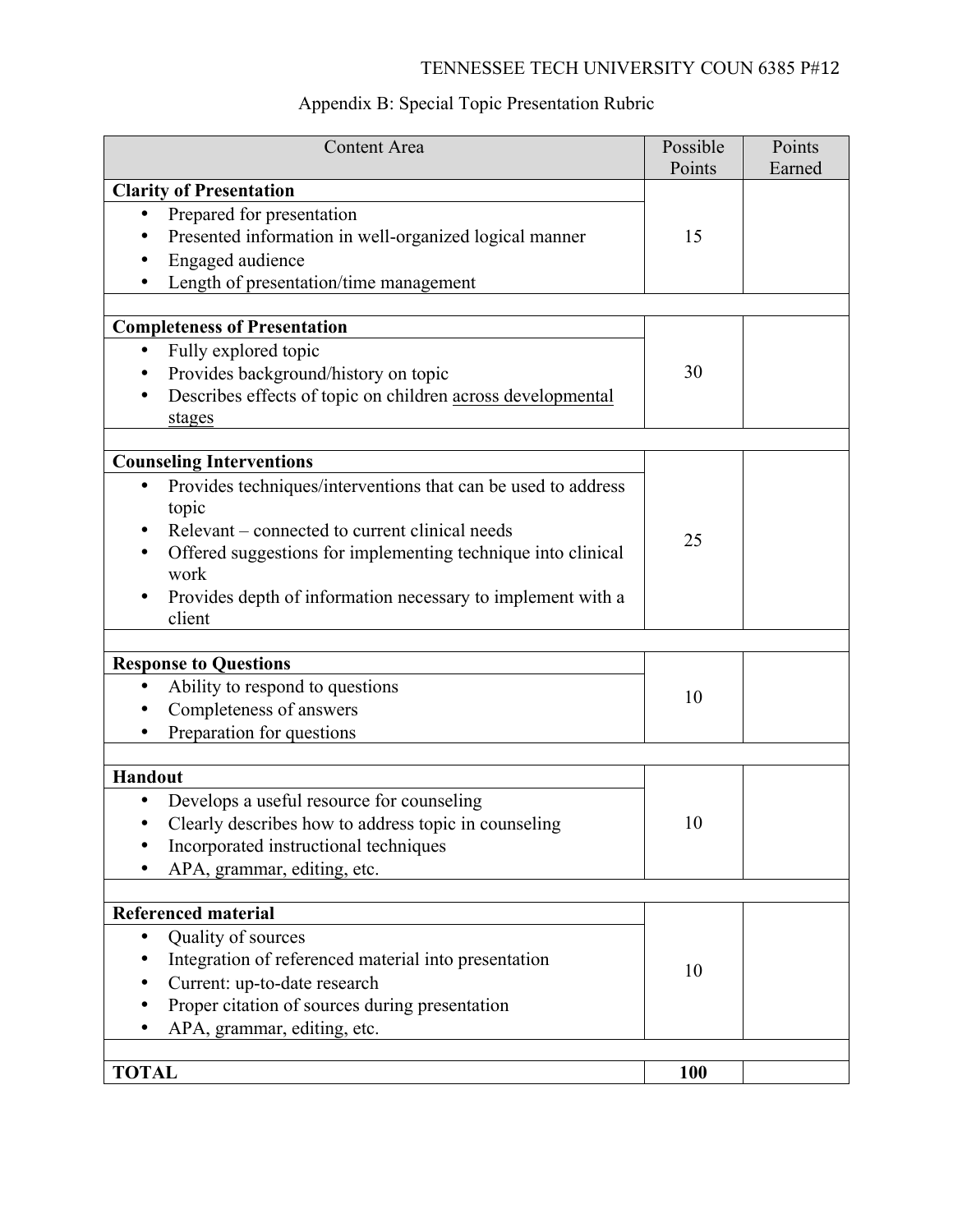### Appendix C: Special Topic Presentation Outline

#### I. Overview Thorough overview of the topic: background, definitions, current statistics, etc.

#### II. Special Considerations

Special considerations when working with these populations (primary, middle, and high school age children/youth). Socio-cultural considerations, risk factors, red flags, etc.).

#### III. Effective Interventions

Counseling interventions that have been researched and proven to be effective in addressing selected topic. What does literature in the last 5 years say is effective? (Use recent professional counseling and psychology journal articles for your summary of interventions).

- IV. Working with Parents, Teachers, Clinicians and Other Helping Professionals Issues and interventions related to working with parents, teachers, clinicians, other helping professionals.
- V. Ethical and Legal Issues Discuss relevant ethical and legal issues. (Remember: in counseling, there are *always* ethical issues that are tapped into, especially with minor clients).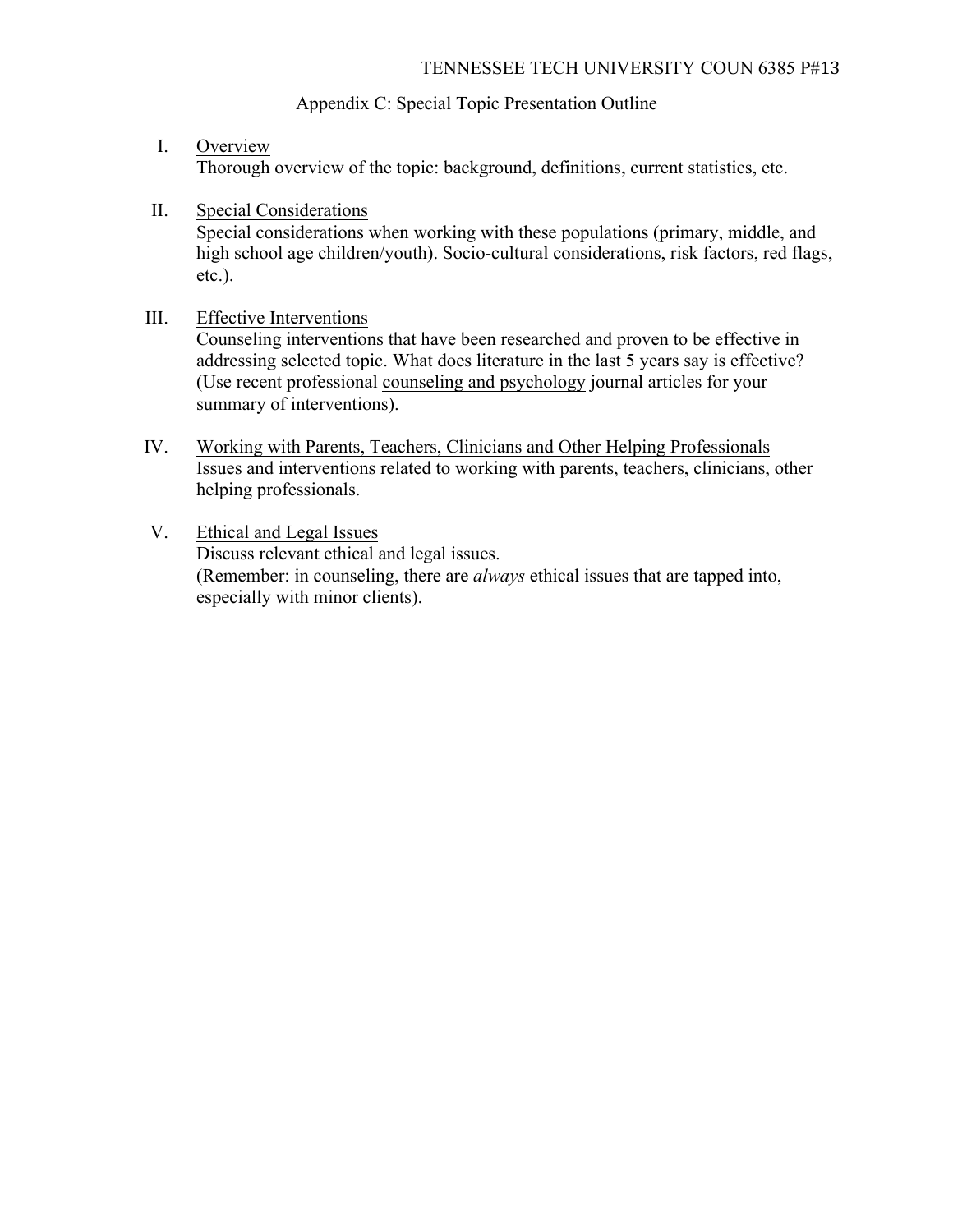#### Appendix D: Counseling Children & Adolescents Competencies Rubric Submitted On iLearn And Tk20 2016 CACREP Standards

| Criteria                                                                                                                                                                                                                                           | <b>Exceeds</b><br><b>Expectations/</b><br><b>Demonstrates</b><br><b>Competencies</b><br>20 points                                                                                                                                               | <b>Meets</b><br><b>Expectations/</b><br><b>Demonstrates</b><br><b>Competencies</b><br>19-17                                                                                                                                            | <b>Nears</b><br><b>Expectations/</b><br><b>Developing</b><br><b>Competencies</b><br>$16-15$                                                                                                                                                | <b>Below</b><br><b>Expectations/</b><br>Insufficient/<br>Unacceptable<br>14 and below                                                                                                                                                      |
|----------------------------------------------------------------------------------------------------------------------------------------------------------------------------------------------------------------------------------------------------|-------------------------------------------------------------------------------------------------------------------------------------------------------------------------------------------------------------------------------------------------|----------------------------------------------------------------------------------------------------------------------------------------------------------------------------------------------------------------------------------------|--------------------------------------------------------------------------------------------------------------------------------------------------------------------------------------------------------------------------------------------|--------------------------------------------------------------------------------------------------------------------------------------------------------------------------------------------------------------------------------------------|
| Student will<br>communicate<br>models of school-<br>based or<br>community-based<br>collaboration and<br>consultation<br>(CACREP SC<br>Foundation<br>Standards d)                                                                                   | Student has<br>exceeded all the<br>requirements of<br>explaining models<br>of school-based or<br>community-based<br>collaboration and<br>consultation                                                                                           | Student has met<br>the requirements<br>of explaining<br>models of school-<br>based or<br>community-based<br>collaboration and<br>consultation                                                                                          | Student has met<br>minimal<br>requirements of<br>explaining<br>models of school-<br>based or<br>community-based<br>collaboration and<br>consultation                                                                                       | Student has not<br>met the<br>requirements of<br>explaining<br>models of school-<br>based or<br>community-based<br>collaboration and<br>consultation                                                                                       |
| Student will<br>describe common<br>medications that<br>affect learning,<br>behavior, and<br>mood in children<br>and adolescents<br>(CACREP SC<br>Contextual<br>Standards h).                                                                       | Student has<br>exceeded all the<br>requirements of<br>identifying<br>common<br>medications that<br>affect learning,<br>behavior, and<br>mood in children<br>and adolescents                                                                     | Student has met<br>the requirement<br>of identifying<br>common<br>medications that<br>affect learning,<br>behavior, and<br>mood in children<br>and adolescents                                                                         | Student has met<br>minimal<br>requirements of<br>identifying<br>common<br>medications that<br>affect learning,<br>behavior, and<br>mood in children<br>and adolescents                                                                     | Student has not<br>met the<br>requirements of<br>identifying<br>common<br>medications that<br>affect learning,<br>behavior, and<br>mood in children<br>and adolescents                                                                     |
| Student will<br>explain signs and<br>symptoms of<br>substance abuse<br>in children and<br>adolescents as<br>well as the signs<br>and symptoms of<br>living in a home<br>where substance<br>use occurs<br>(CACREP SC<br>Contextual<br>Standards i). | Student has<br>exceeded all the<br>requirements of<br>identifying signs<br>and symptoms of<br>substance abuse<br>in children and<br>adolescents as<br>well as the signs<br>and symptoms of<br>living in a home<br>where substance<br>use occurs | Student has met<br>the requirements<br>of identifying<br>signs and<br>symptoms of<br>substance abuse<br>in children and<br>adolescents as<br>well as the signs<br>and symptoms of<br>living in a home<br>where substance<br>use occurs | Student has met<br>minimal<br>requirements of<br>identifying signs<br>and symptoms of<br>substance abuse<br>in children and<br>adolescents as<br>well as the signs<br>and symptoms of<br>living in a home<br>where substance<br>use occurs | Student has not<br>met the<br>requirements of<br>identifying signs<br>and symptoms of<br>substance abuse<br>in children and<br>adolescents as<br>well as the signs<br>and symptoms of<br>living in a home<br>where substance<br>use occurs |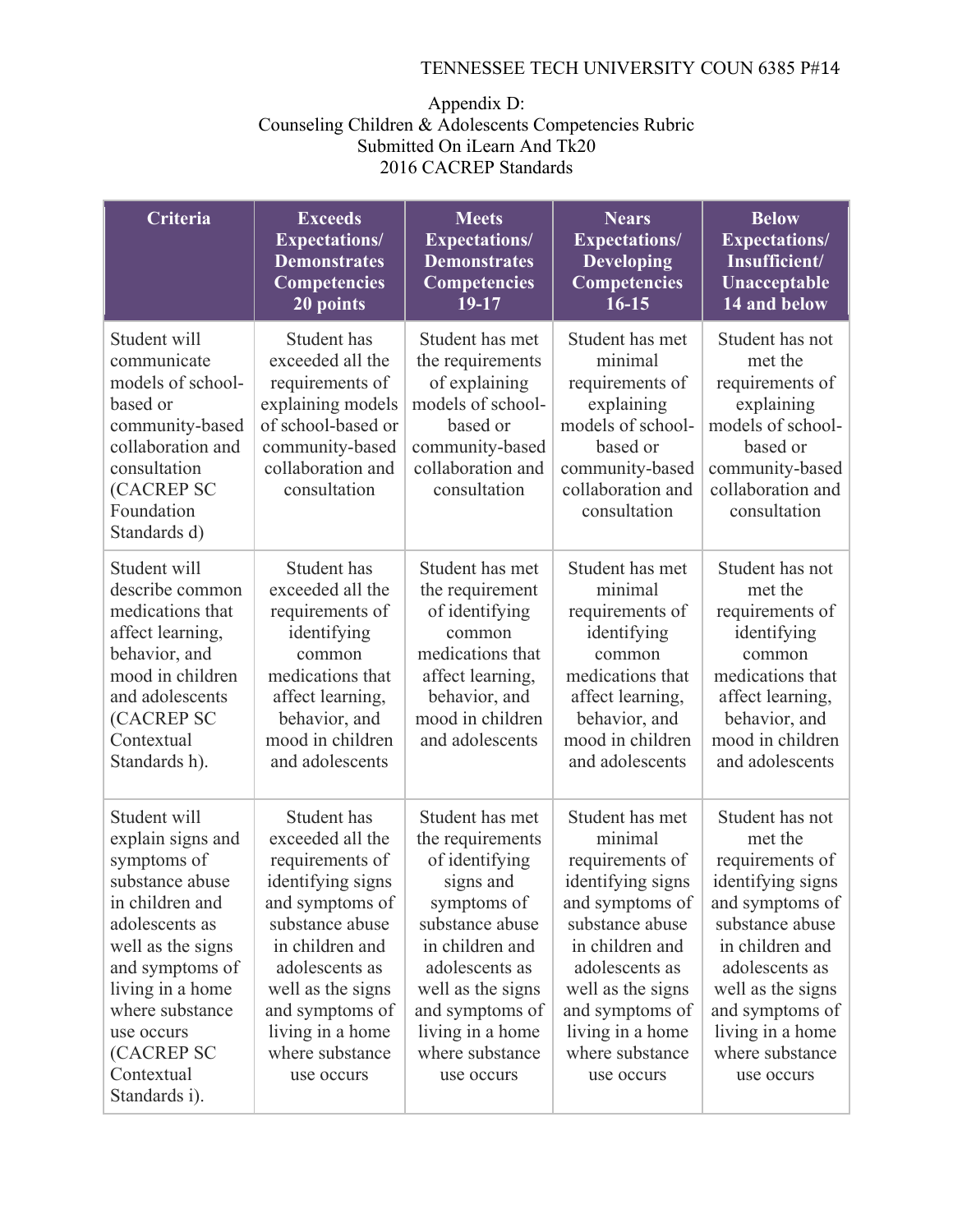| Student will<br>describe<br>techniques of<br>personal/social<br>counseling in<br>school or mental<br>health settings<br>(CACREP SC<br>Practice<br>Standards f).                                                                       | Student has<br>exceeded all the<br>requirements of<br>identifying<br>techniques of<br>personal/social<br>counseling in<br>school or mental<br>health settings                                                                    | Student has met<br>the requirements<br>of identifying<br>techniques of<br>personal/social<br>counseling in<br>school or mental<br>health settings                                                                    | Student has met<br>minimal<br>requirements of<br>identifying<br>techniques of<br>personal/social<br>counseling in<br>school or mental<br>health settings                                                                    | Student has not<br>met the<br>requirements of<br>identifying<br>techniques of<br>personal/social<br>counseling in<br>school or mental<br>health settings                                                                    |
|---------------------------------------------------------------------------------------------------------------------------------------------------------------------------------------------------------------------------------------|----------------------------------------------------------------------------------------------------------------------------------------------------------------------------------------------------------------------------------|----------------------------------------------------------------------------------------------------------------------------------------------------------------------------------------------------------------------|-----------------------------------------------------------------------------------------------------------------------------------------------------------------------------------------------------------------------------|-----------------------------------------------------------------------------------------------------------------------------------------------------------------------------------------------------------------------------|
| Student will<br>communicate<br>skills to critically<br>examine the<br>connections<br>between social,<br>familial,<br>emotional, and<br>behavior<br>problems and<br>academic<br>achievement<br>(CACREP SC<br>Practice<br>Standards h). | Student has<br>exceeded all the<br>requirements of<br>identifying skills<br>to critically<br>examine the<br>connections<br>between social,<br>familial,<br>emotional, and<br>behavior<br>problems and<br>academic<br>achievement | Student has met<br>the requirements<br>of identifying<br>skills to critically<br>examine the<br>connections<br>between social,<br>familial,<br>emotional, and<br>behavior<br>problems and<br>academic<br>achievement | Student has met<br>minimal<br>requirements of<br>identifying skills<br>to critically<br>examine the<br>connections<br>between social,<br>familial,<br>emotional, and<br>behavior<br>problems and<br>academic<br>achievement | Student has not<br>met the<br>requirements of<br>identifying skills<br>to critically<br>examine the<br>connections<br>between social,<br>familial,<br>emotional, and<br>behavior<br>problems and<br>academic<br>achievement |

### PLEASE NOTE THAT DEMONSTRATION OF COMPETENCY ALSO ENTAILS:

grammatically correct sentences and ease of readability; absence of comma splices, run-ons, fragments; absence of usage and grammatical errors; accurate spelling; careful proofreading; appropriate tone of voice; attractive and appropriate form. *Points will also be deducted off the final grade for APA formatting issues.*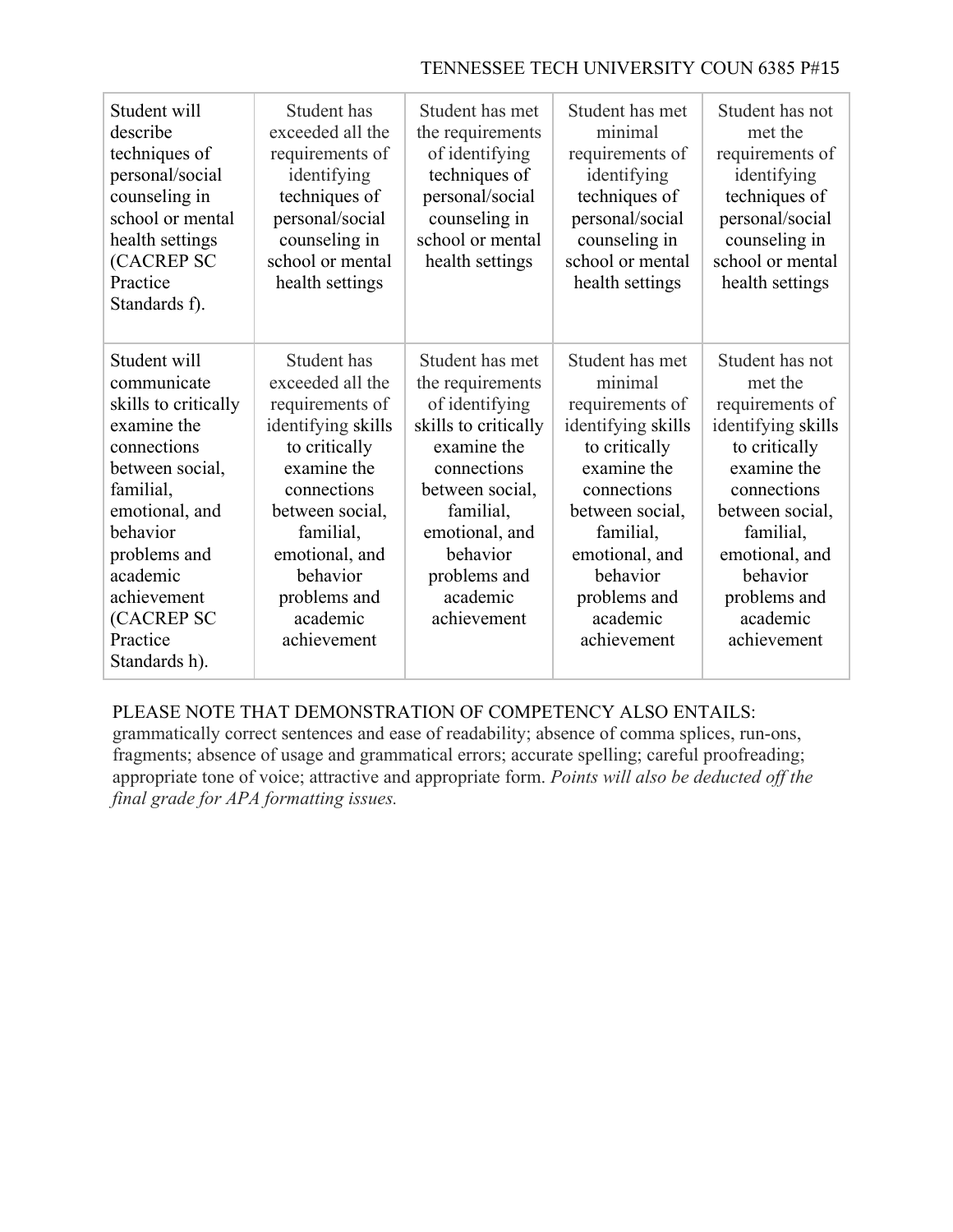# **COUN 6385: Counseling Children and Adolescents Course Schedule**

| Date                                       | <b>Topic/Activity</b>                                                                                                    | <b>Assignment – Due on date listed</b>                                                                                                                                                                                                                                                                                                                                                                         |
|--------------------------------------------|--------------------------------------------------------------------------------------------------------------------------|----------------------------------------------------------------------------------------------------------------------------------------------------------------------------------------------------------------------------------------------------------------------------------------------------------------------------------------------------------------------------------------------------------------|
|                                            | Week One - Understanding & Counseling Children                                                                           |                                                                                                                                                                                                                                                                                                                                                                                                                |
| <b>Class 1</b><br>$5/24/21 - M$<br>Zoom    | Introductions<br><b>Syllabus Review</b><br><b>Course Overview</b><br>Lecture – Working with Children $\&$<br>Adolescents | Reading Assignment<br>Counseling Children & Adolescents<br>(CCA): Chapter 1                                                                                                                                                                                                                                                                                                                                    |
| <b>Class 2</b><br>$5/25/21 - Tu$<br>Online | <b>Individual Counseling Process</b>                                                                                     | Reading Assignment<br>CCA: Chap. 2<br>Complete Quiz<br>Chapter 2 Quiz<br>Discussion:<br><b>Discussion One:</b> What are some of the<br>$\bullet$<br>specific considerations when working<br>with children and adolescents? Discuss<br>three in your post.<br>Respond to two peers<br>Post One: Due by 5 PM, Tuesday, May<br>25th<br>Response Posts: Due before class<br>Wednesday, May 26 <sup>th</sup> at 1PM |
| Class 3<br>$5/26/21$ - W<br>Zoom           | Creative Interventions – Let's Do It!                                                                                    | Reading Assignment<br>$\bullet$ CCA: Chap. 3<br>Complete Quiz<br>Chapter 3 Quiz                                                                                                                                                                                                                                                                                                                                |
|                                            | Week Two - Theory and Technique for Counseling Children                                                                  |                                                                                                                                                                                                                                                                                                                                                                                                                |
| Class 4<br>$5/31/21 - M$                   |                                                                                                                          | <b>NO CLASS - Memorial Day</b>                                                                                                                                                                                                                                                                                                                                                                                 |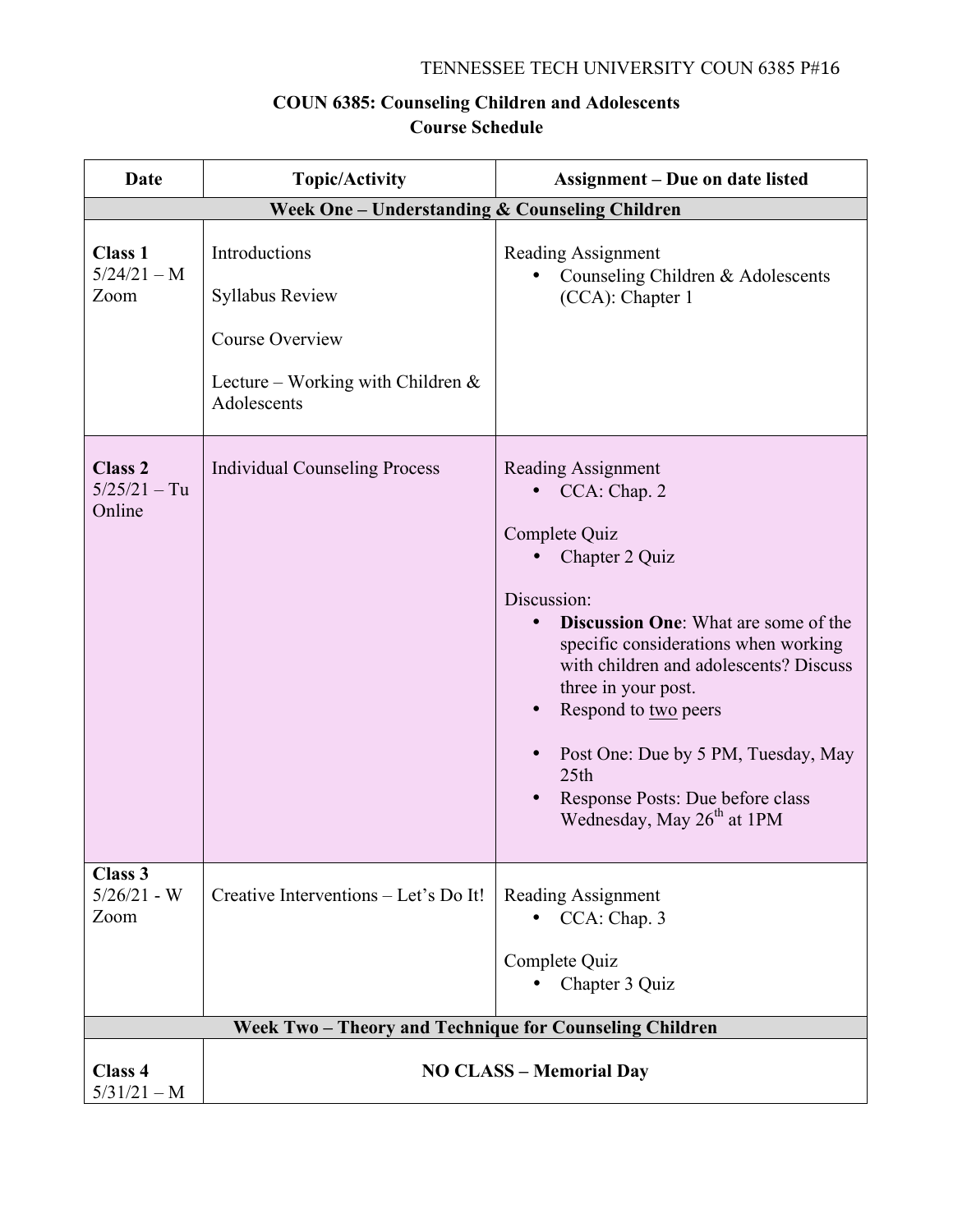| Class 5<br>$6/1/21 - Tu$<br>Online         | <b>Solution Focused Brief Counseling</b><br>& Reality Therapy                           | Reading Assignment<br>• CCA: Chap. $5 & 6$<br>Recommended: 1001 Solution-focused<br>questions<br>Complete Quiz<br>Chapters 5 & 6 Quizzes<br>Discussion:<br><b>Discussion Two: CACREP Standard</b><br>f: Describe techniques of<br>personal/social counseling in school or<br>mental health settings $(1.5 – 2$ pages)<br>Respond to two peers<br>Post One: Due by 5 PM, Tuesday, June<br>1 <sup>st</sup><br>Response Posts: Due before class<br>Wednesday, June $2nd$ 1PM |
|--------------------------------------------|-----------------------------------------------------------------------------------------|---------------------------------------------------------------------------------------------------------------------------------------------------------------------------------------------------------------------------------------------------------------------------------------------------------------------------------------------------------------------------------------------------------------------------------------------------------------------------|
| Class 6<br>$6/2/21 - W$<br>Zoom            | Theory in Counseling! What We<br>Need to Remember.<br>Rational-Emotive Behavior Therapy | Reading Assignment<br>CCA: Chap. 7<br>Complete Quiz<br>Chapter 7 Quiz                                                                                                                                                                                                                                                                                                                                                                                                     |
|                                            | <b>Week Three - Having All the Tools</b>                                                |                                                                                                                                                                                                                                                                                                                                                                                                                                                                           |
| Class <sub>7</sub><br>$6/7/21 - M$<br>Zoom | <b>Medication Roundtable</b>                                                            | Reading Assignment<br>Child and Adolescent Clinical<br>Psychopharmacology: Chapter 1, 8,<br>and individually selected chapter (sign-<br>up)<br>No Quiz<br>Assignment<br>Prepare for roundtable discussion on<br>assigned presenting concern with<br>partner                                                                                                                                                                                                               |
| <b>Class 8</b>                             | Culture: An Integral Part of the                                                        | Reading Assignment                                                                                                                                                                                                                                                                                                                                                                                                                                                        |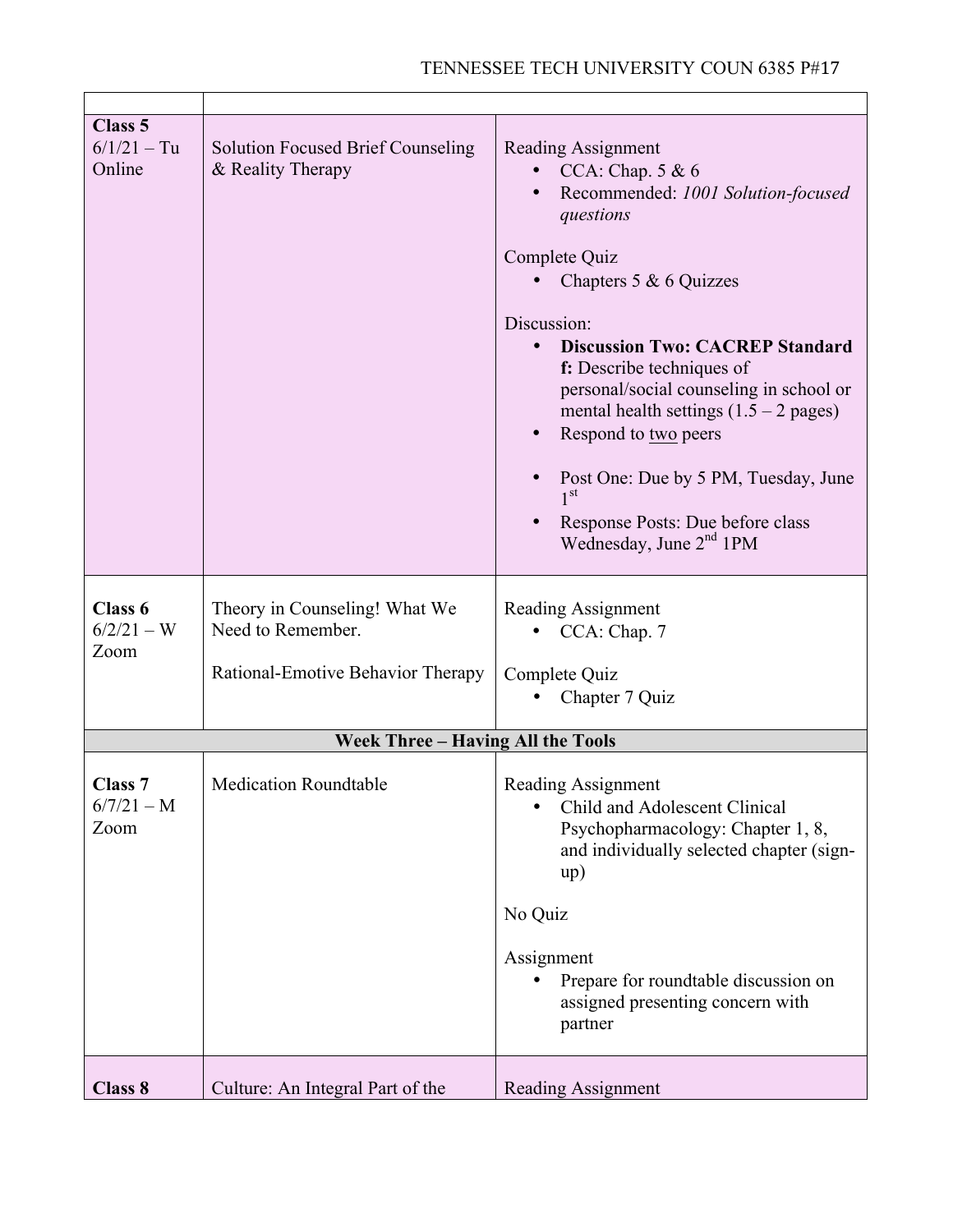| $6/8/21$ - Tu<br>Online                       | Equation                                                                                                                                                                                                                                    | CCA: Chap. 9<br>$\bullet$<br>Complete Quiz<br>Chapter 9 Quiz<br>Discussion:<br><b>Discussion Three: CACREP</b><br>$\bullet$<br><b>Standard h: Describe common</b><br>medications that affect learning,<br>behavior, and mood in children and<br>adolescents. $(1.5 – 2 pages)$<br>Respond to two peers<br>Post One: Due by 5 PM, Tuesday, June<br>8th<br>Response Posts: Due before class<br>Wednesday, June 9th 1PM |  |
|-----------------------------------------------|---------------------------------------------------------------------------------------------------------------------------------------------------------------------------------------------------------------------------------------------|----------------------------------------------------------------------------------------------------------------------------------------------------------------------------------------------------------------------------------------------------------------------------------------------------------------------------------------------------------------------------------------------------------------------|--|
| <b>Class 9</b><br>$6/9/21 - W$<br>Zoom        | Acceptionalities<br>Lecture: Gifted Individuals -<br>Video: 2e<br>Modern Family                                                                                                                                                             | Reading Assignment<br>CCA: Chap. 8<br>Complete Quiz<br>Chapter 8 Quiz                                                                                                                                                                                                                                                                                                                                                |  |
| <b>Week Four - Counseling Unique Children</b> |                                                                                                                                                                                                                                             |                                                                                                                                                                                                                                                                                                                                                                                                                      |  |
| <b>Class 10</b><br>$6/14/21 - M$<br>Zoom      | <b>Small Group Counseling</b><br><b>Student Presentation 1: Social</b><br>Relationships<br>Student Presentation 2: Dating and<br>Relationships<br>Guest Speaker: Julie Galloway –<br>ASD: Perspectives, Experiences,<br>and Lessons Learned | Reading Assignment<br>CCA: Chap. 12<br>Complete Quiz<br>Chapter 12 Quiz                                                                                                                                                                                                                                                                                                                                              |  |
| <b>Class 11</b><br>$6/15/21 - Tu$<br>Online   | <b>Growth Mindset</b>                                                                                                                                                                                                                       | Reading Assignment<br>CCA: Chap. 10<br>Complete Quiz<br>Chapter 10 Quiz                                                                                                                                                                                                                                                                                                                                              |  |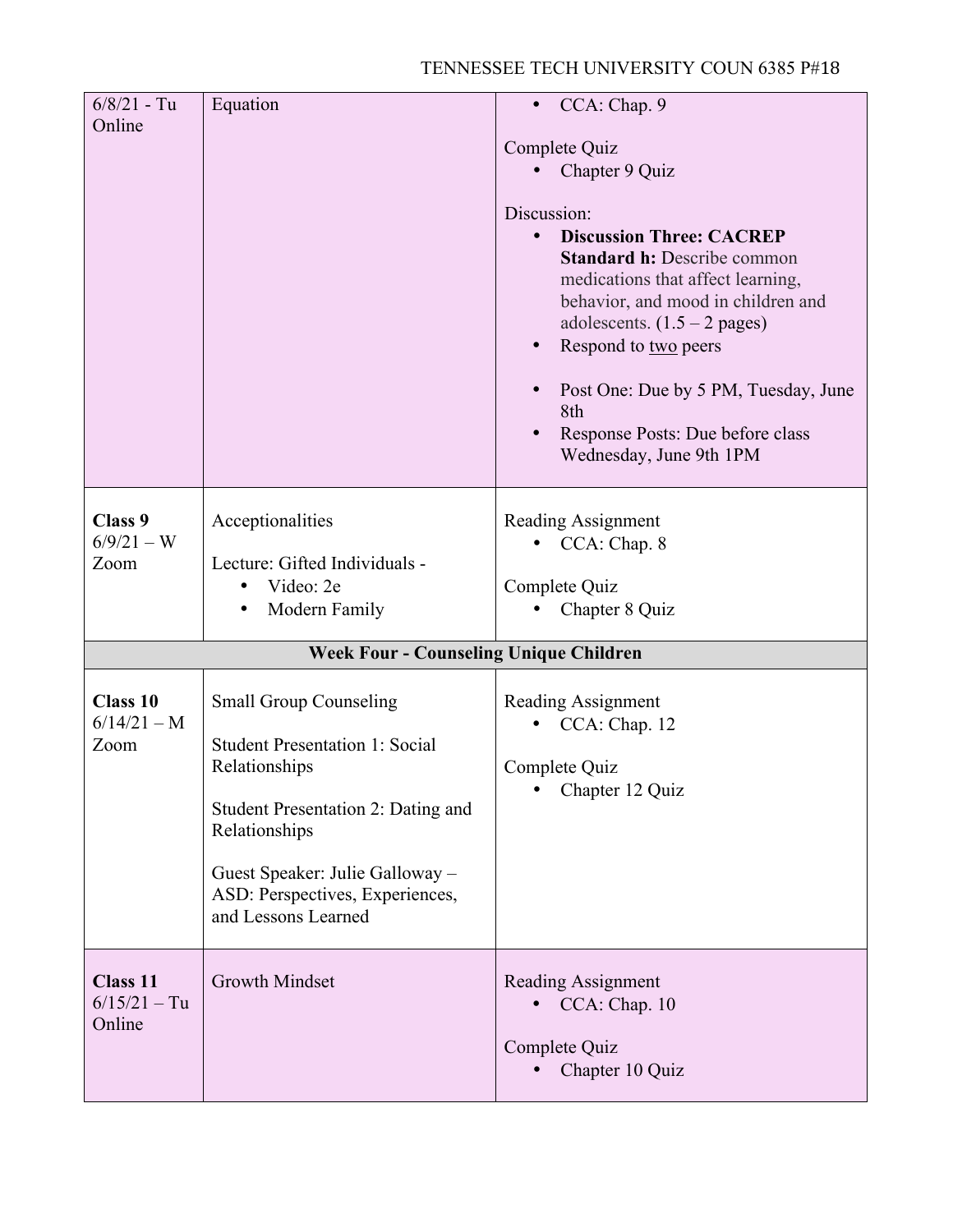|                                          |                                                                                                                                                                                              | Discussion:<br><b>Discussion Four: Of all the issues</b><br>discussed in the chapter, which ones do<br>you think you will see most often in<br>your school or clinical setting? Are<br>there any preventive approaches you<br>could take in addressing these issues?<br>Respond to two peers<br>Post One: Due by 5 PM, Tuesday, June<br>$15^{\text{th}}$<br>Response Posts: Due before class<br>Wednesday, June 16 <sup>th</sup> 1PM                                                                               |
|------------------------------------------|----------------------------------------------------------------------------------------------------------------------------------------------------------------------------------------------|--------------------------------------------------------------------------------------------------------------------------------------------------------------------------------------------------------------------------------------------------------------------------------------------------------------------------------------------------------------------------------------------------------------------------------------------------------------------------------------------------------------------|
| <b>Class 12</b><br>$6/16/21 - W$<br>Zoom | At-Risk & Substance Abuse<br><b>Student Presentation 4: Crisis</b><br>Experiences<br><b>Student Presentation 5: Physical</b><br>Abuse<br><b>Student Presentation 6: Sexual</b><br>Abuse      | Reading Assignment<br>CCA: Chap. 11<br>Assigned readings posted on iLearn<br>Complete Quiz<br>Chapter 11 Quiz<br>Discussion:<br><b>Discussion Five: CACREP Standard</b><br>i: Explain signs and symptoms of<br>substance abuse in children and<br>adolescents as well as the signs and<br>symptoms of living in a home where<br>substance use occurs. $(1.5 – 2 pages)$<br>Respond to two peers<br>Post One: Due by 5 PM, Friday, June<br>$18^{th}$<br>Response Posts: Due before class<br>Monday, June $21st 1PM$ |
|                                          | Week Five - Working with the Whole System: Consultation                                                                                                                                      |                                                                                                                                                                                                                                                                                                                                                                                                                                                                                                                    |
| Class 13<br>$6/21/21 - M$<br>Zoom        | Parents: Another Piece of the Puzzle<br>Student Presentation 7: Talking to<br>Children and Adolescents about Sex<br><b>Student Presentation 8: Divorce</b><br><b>Student Presentation 9:</b> | Reading Assignment<br>CCA: Chap. 13<br>Complete Quiz<br>Chapter 13 Quiz                                                                                                                                                                                                                                                                                                                                                                                                                                            |